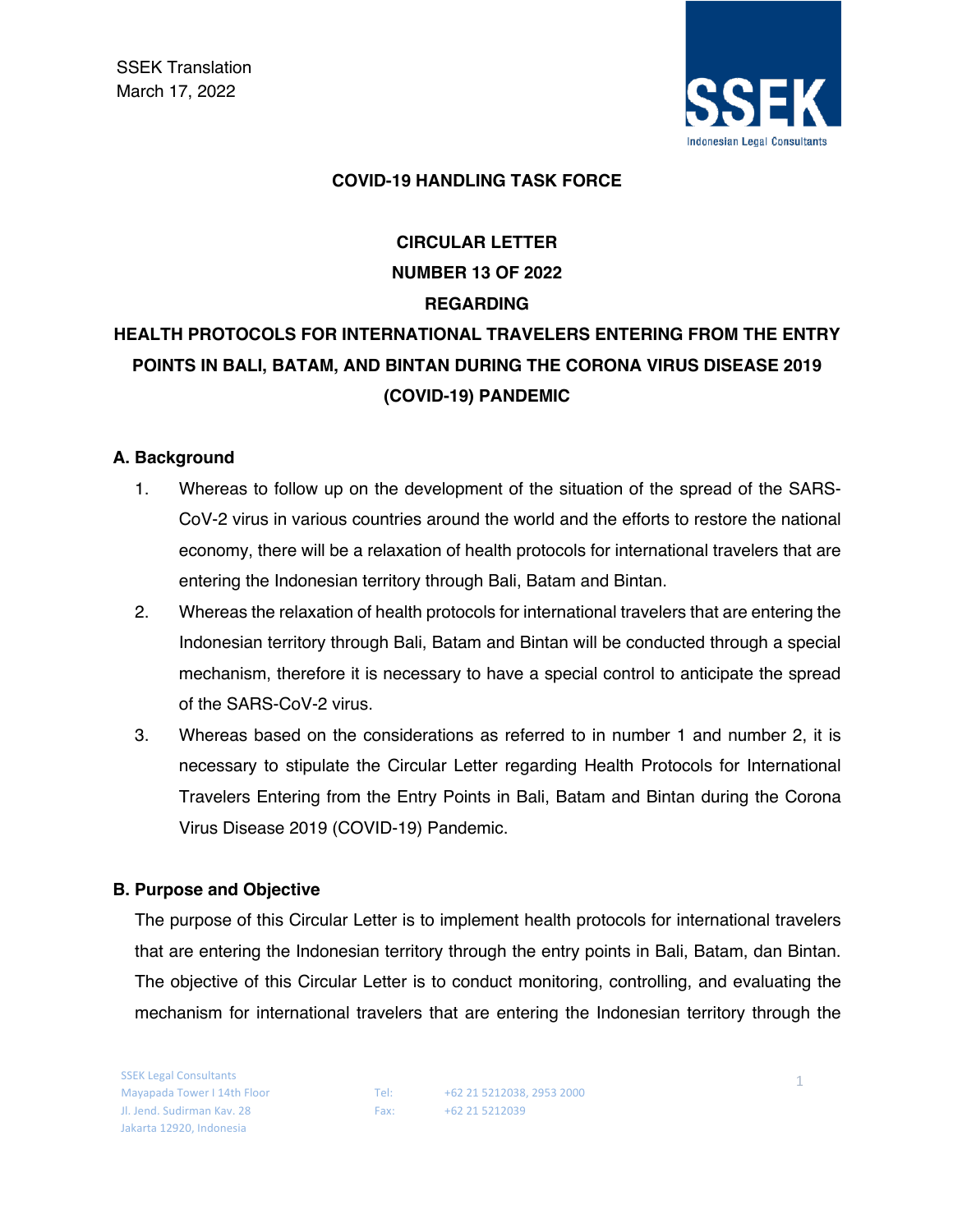

entry points in Bali, Batam, and Bintan in order to prevent an increase in the transmission of COVID-19.

### **C. Scope**

The scope of this Circular Letter is Health Protocols for International Travelers entering the Indonesian territory through the entry points in Bali, Batam, and Bintan.

### **D. Legal Basis**

- 1. Law Number 4 of 1984 regarding Outbreak of Communicable Disease;
- 2. Law Number 24 of 2007 regarding Disaster Management;
- 3. Law Number 6 of 2011 regarding Immigration;
- 4. Law Number 6 of 2018 regarding Health Quarantine;
- 5. Government Regulation Number 21 of 2008 regarding Implementation of Disaster Management;
- 6. Government Regulation Number 21 of 2020 regarding Large Scale Social Restriction to Accelerate the Handling of the Corona Virus Disease 2019 (COVID-19);
- 7. Presidential Regulation Number 1 of 2019 regarding the National Agency for Disaster Management, as amended by Presidential Regulation Number 29 of 2021 regarding the Amendment of Presidential Regulation Number 1 of 2019 regarding the National Agency for Disaster Management;
- 8. Presidential Regulation Number 82 of 2020 regarding the Committee of the Handling of the Corona Virus Disease 2019 (COVID-19) and National Economic Recovery, as amended by Presidential Regulation Number 108 of 2020 regarding the Amendment of Presidential Regulation Number 82 of 2020 regarding the Committee of the Handling of the Corona Virus Disease 2019 (COVID-19) and National Economic Recovery;
- 9. Presidential Decree Number 11 of 2020 regarding the Stipulation of the Corona Virus Disease 2019 (COVID-19) as a Public Health Emergency;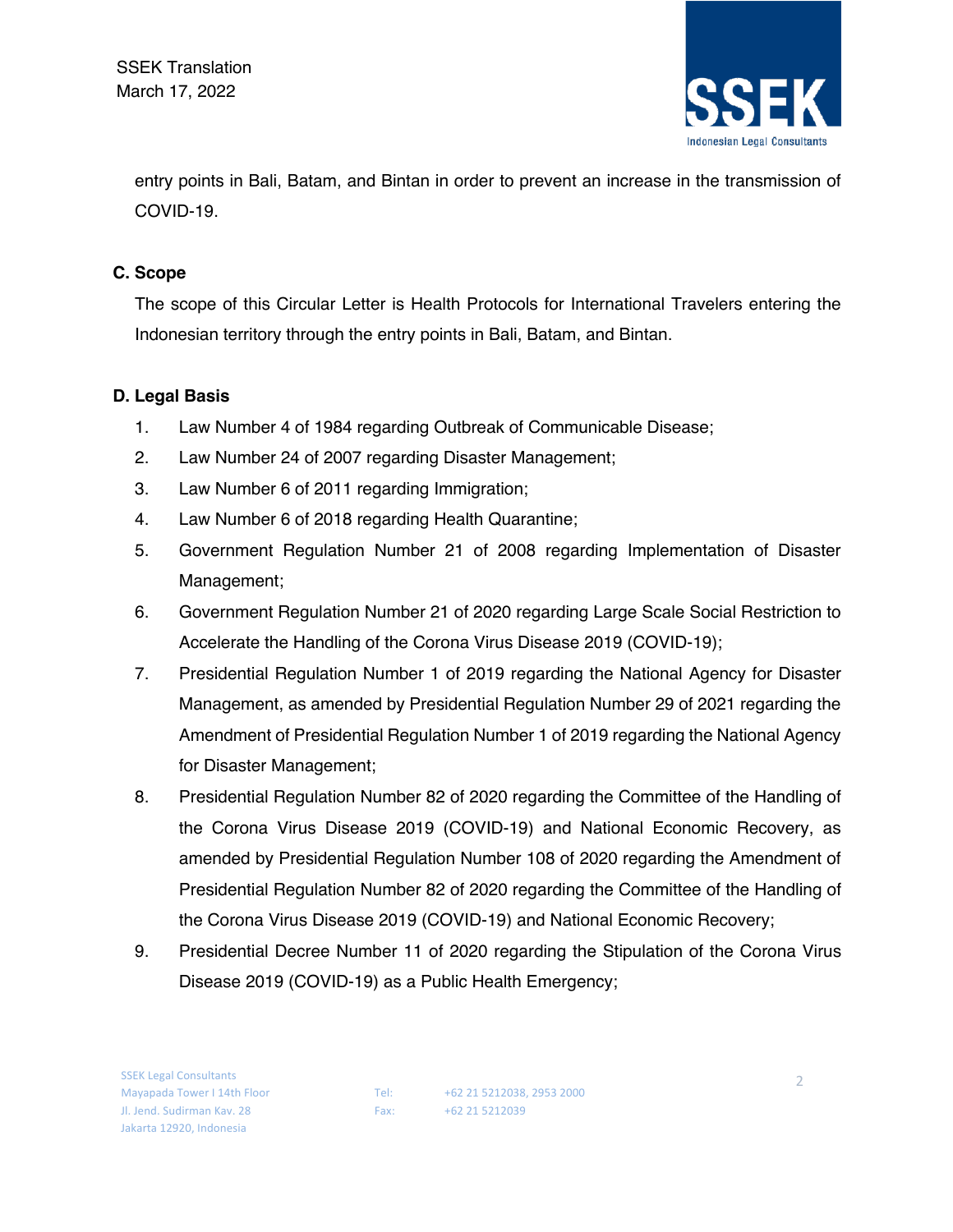

- 10. Presidential Decree Number 12 of 2020 regarding the Stipulation of the Non-Natural Disaster of the Spread of the Corona Virus Disease 2019 (COVID-19) as a National Disaster;
- 11. Presidential Decree Number 24 of 2021 regarding the Stipulation of the Factual Status of the Corona Virus Disease 2019 (COVID-19) in Indonesia;
- 12. Minister of Law and Human Rights Regulation Number 34 of 2021 regarding the Granting of Immigration Visa and Stay Permits During the Period of Handling the Spread of Corona Virus Disease 2019 and National Economic Recovery; and
- 13. Result of the Decision of the Limited Cabinet Meeting dated March 7, 2022.

### **E. Definition**

- 1. International Travelers (*Pelaku Perjalanan Luar Negeri* or PPLN) means Indonesian Citizens (*Warga Negara Indonesia* or WNI) or Foreign Citizens (*Warga Negara Asing* or WNA) who are conducting international travels from another country during the last 14 days.
- 2. International Travelers of Special Entry Point for Bali (hereinafter referred to as "PPLN for Bali") means persons who are conducting international travels from another country during the last 14 and are entering the Indonesian territory through the international arrival entry point located in Bali.
- 3. International Travelers of Special Entry Point forBatam and Bintan (hereinafter referred to as "PPLN for Batam and Bintan") means persons who are conducting international travels from another country during the last 14 days and are entering the Indonesian territory through the international arrival entry point located in Batam or Bintan.
- 4. Reverse-Transcriptase Polymerase Chain Reaction (hereinafter referred to as "RT-PCR") means a type of diagnostic test which detects the genetic matter of the virus originating from a certain sample, such as *nasopharyngeal/oropharyngeal* swab test, by using the *reverse transcriptase* enzyme and *polymerase* chain reaction.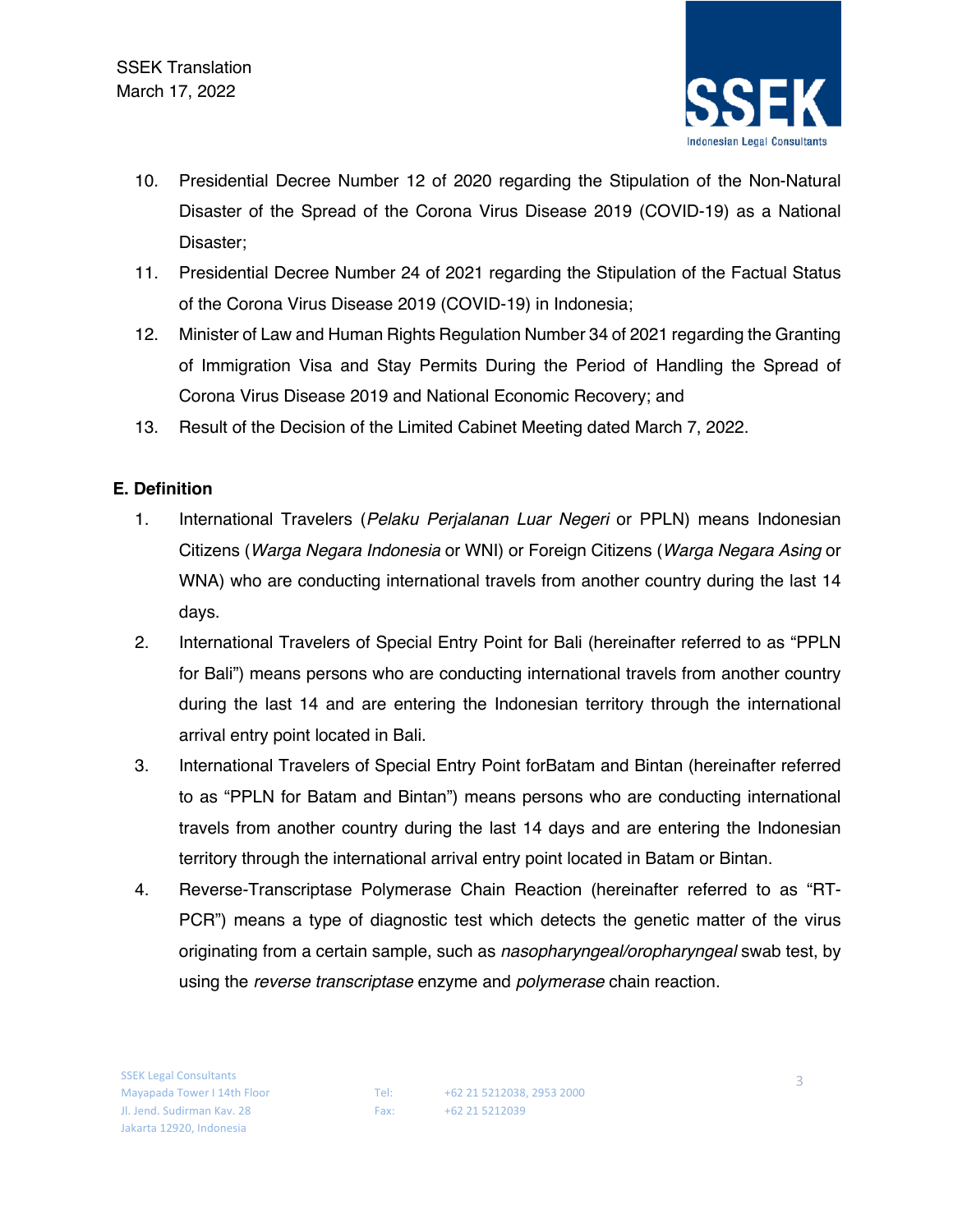

- 5. Rapid antigen test means a method of direct detection of viral proteins or antigens by lateral flow immunoassay in which samples are derived from *nasopharyngeal* swab test or other respiratory and oral secretions.
- 6. Isolation means an effort of temporarily separating persons who are sick and requires COVID-19 treatment or persons who have tested positive for COVID-19 based on diagnostic results from health persons with the aim of reducing the risk of transmission.
- 7. Health insurance means proof of ownership of health guarantees for the insured to reimburse any costs for the handling of COVID-19 which includes costs of treatment, surgery, and drugs.
- 8. Vaccine certificate means physical or digital document as a proof that a person has received a series of vaccinations.
- 9. Confirmed positive COVID-19 case without symptoms means persons who have been confirmed of testing positive for COVID-19 and no clinical symptoms were found.
- 10. Confirmed positive COVID-19 case with mild symptoms means persons who have been confirmed of testing positive for COVID-19 with mild symptoms such as fever, cough, fatigue, anorexia, short breath, myalgia, and other non-specified symptoms, without any signs of viral pneumonia or without hypoxia.
- 11. Confirmed positive COVID-19 case with moderate symptoms means persons who have been confirmed of testing positive for COVID-19 with clinical signs of pneumonia such as fever, cough, congestion, and quick breathing without any signs of heavy pneumonia such as oxygen saturation below 93% within room air.
- 12. Confirmed positive COVID-19 case with severe symptoms means persons who have been confirmed of testing positive for COVID-19 with clinical signs of pneumonia such as fever, cough, congestion, and quick breathing, accompanied by one symptom that is a breathing frequency above 30 times per minute, severe respiratory distress, or an oxygen saturation below 93% within room air.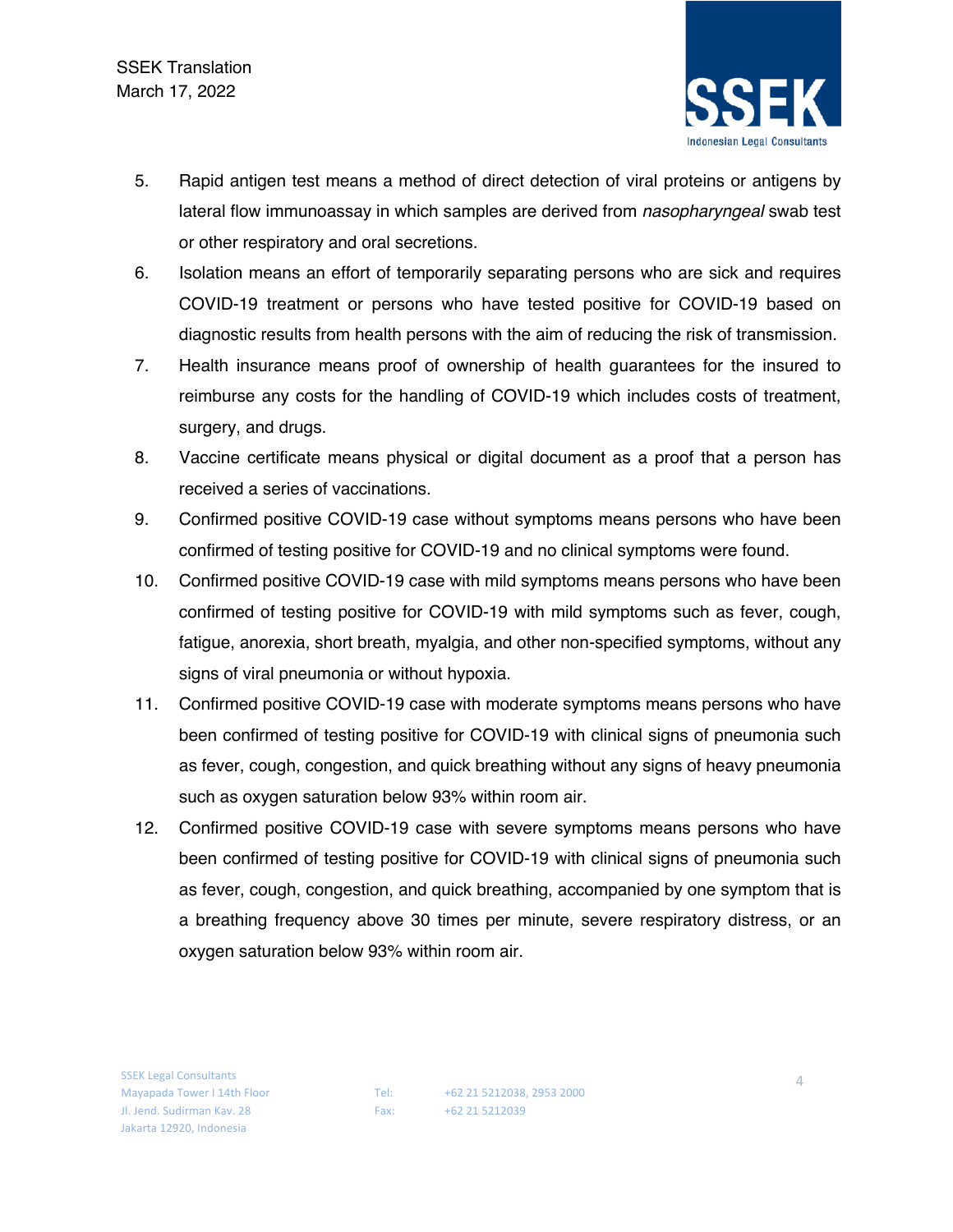

13. Medical evacuation means an act of mobilization with medical emergency standards for persons who have been confirmed of testing positive for COVID-19 based on a RT-PCR test from an area to the referred treatment hospital.

## **F. Protocol**

- 1. PPLN for Bali are able to enter the Bali region though the following entry points:
	- a. I Gusti Ngurah Rai International Airport in Denpasar, Bali; or
	- b. Tanjung Benoa Harbor, Bali
- 2. PPLN for Batam and Bintan are able to enter the Batam region through the following entry points:
	- a. Hang Nadim International Airport in Batam, Riau Islands; or
	- b. Batam Harbor, Riau Islands
- 3. PPLN for Batam and Bintan are able to enter the Bintan region through the following entry points:
	- a. Raja Haji Fisabilillah International Airport in Tanjung Pinang, Riau Islands;
	- b. Bintan Harbor, Riau Islands; or
	- c. Tanjung Pinang Harbor, Riau Islands.
- 4. Upon arrival at the entry point, PPLN for Bali, Batam, and Bintan, are required to comply to the following provisions/conditions:
	- a. Comply with the health protocols as stipulated by the Government;
	- b. Have downloaded the *PeduliLindungi* application and have filled out e-HAC of Indonesia;
	- c. Show the card/certificate (physical or digital) stating that they have been vaccinated for a second dose of COVID-19 vaccine for a minimum of 14 (fourteen) days prior to their departure written in English other than the language of the country/region of origin of arrival, as well as being verified on the website of the Ministry of Health of the Republic of Indonesia or International e-HAC of Indonesia;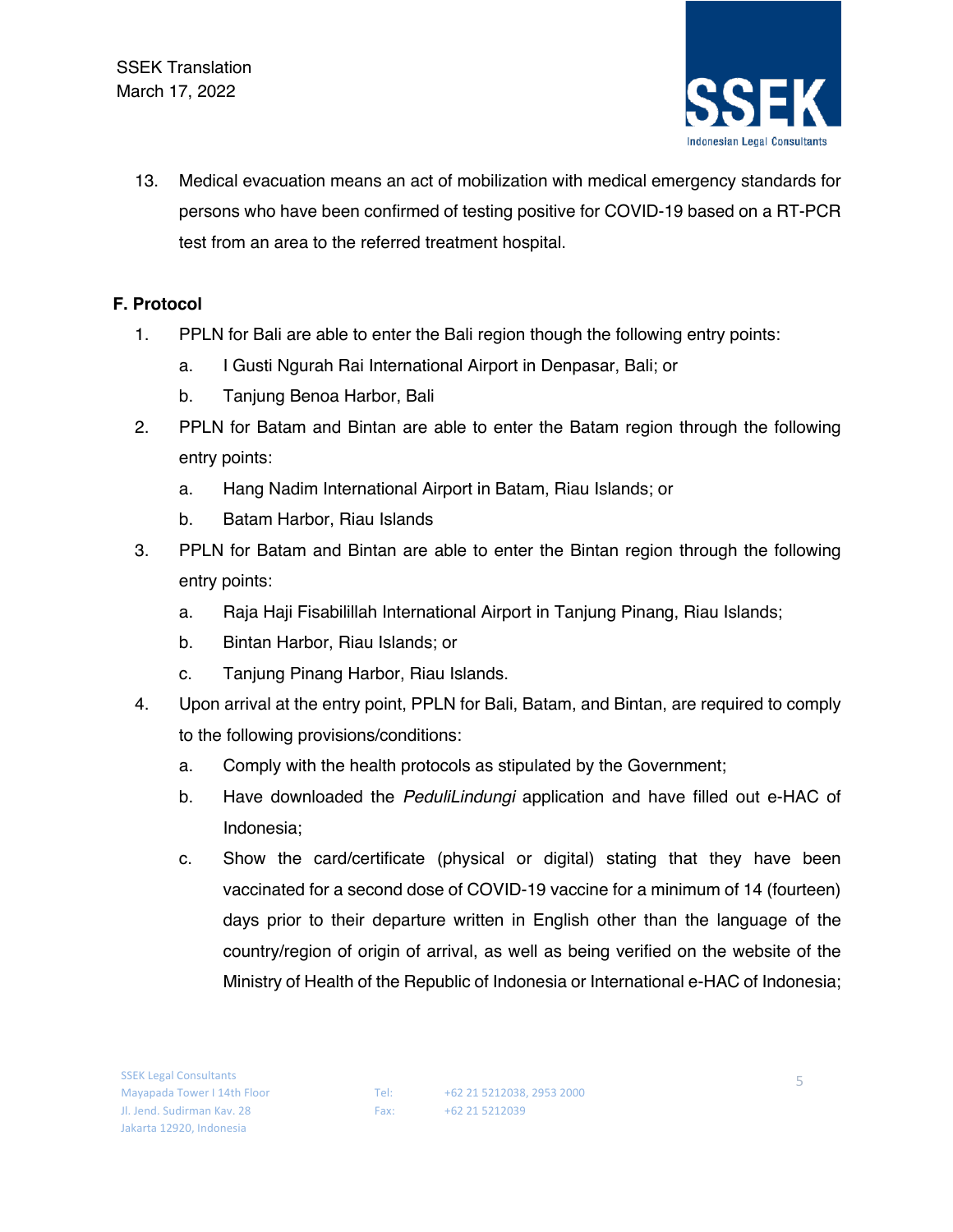

- d. Show a negative result from the RT-PCR test conducted in the country/region of origin in which the sample shall be taken in the period of maximum  $2 \times 24$  hours before the time of departure and is attached during the health screening or in the International e-HAC of Indonesia;
- e. PPLN for Bali, Batam, and Bintan, except for PPLN who are domiciled in Bali, Batam, and Bintan, are required to show proof of confirmation of booking and payment of tour packages or accommodation with the following conditions:
	- i. Proof of confirmation of booking and payment of tour packages or accommodation for a minimum of 4 (four) days in Bali for PPLN for Bali; or
	- ii. Proof of confirmation of booking and payment of tour packages in Batam and Bintan for PPLN for Batam and Bintan.
- f. PPLN for Bali, Batam, and Bintan who are domiciled in Bali, Batam, and Bintan are required to show proof of identification card or citizenship card (*Kartu Tanda Penduduk* or KTP) showing that they are domiciled in Bali, Batam, and Bintan;
- g. PPLN for Bali, Batam, dan Bintan who has a status of a Foreign Citizen are required to fulfill the following conditions:
	- i. Show a visit visa or other permit in accordance with the provisions of laws and regulations; and
	- ii. Show proof of ownership of health insurance that covers the financing of handling COVID-19 and medical evacuation to a referred hospital with a minimum coverage value equivalent to SGD 20,000 or as determined by the organizer or manager.
- h. Undergo a body temperature check and a RT-PCR test upon arrival at the entry point for PPLN;
- i. After receiving a RT-PCR stamp upon arrival, PPLN for Bali, Batam, and Bintan will continue with:
	- i. the inspection of immigration documents and customs documents;
	- ii. picking up baggage and disinfecting baggage;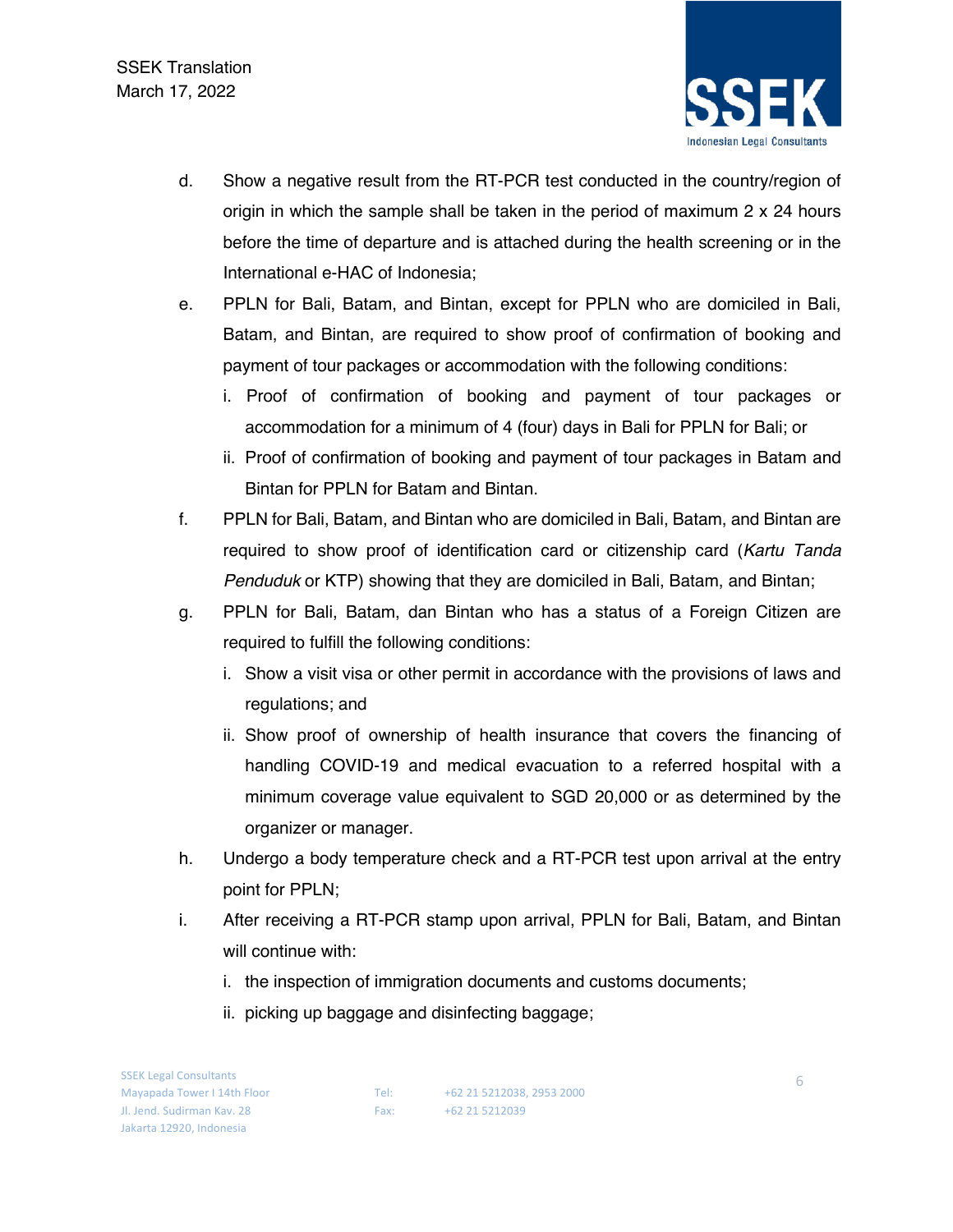

- iii. getting picked up and dropped off directly to the hotel, accommodation, or place of residence;
- iv. waiting for the RT-PCR test result in the hotel room, in the accommodation room, or place of residence; and
- v. are not allowed to leave hotel room or accommodation room before the result of the RT-PCR test shows a negative result.
- j. For PPLN who are domiciled in Bali, Batam, and Bintan and are waiting for the result of the RT-PCR test in their residence are not allowed to interact with other persons before the result of the RT-PCR test shows a negative result;
- k. With PPLN, as referred to in letter h, shows a negative result, PPLN for Bali, Batam, and Bintan can resume with their activities in accordance with the tourism package or with the established travel itinerary with the implementation of strict health protocols and are advised to conduct independent monitoring for COVID-19 symptoms for 14 days;
- l. In the event that the RT-PCR test taken upon arrival at the international arrival entry point as referred to in letter h shows a positive result, then it will be followed up with the following:
	- i. if there are no symptoms or mild symptoms, isolation or treatment will be conducted at isolation hotels or a centralized isolation facility established by the government; or
	- ii. if there are moderate symptoms or severe symptoms, and/or with comorbid that cannot be controlled, isolation or treatment will be conducted at the referred COVID-19 hospital;
	- iii. undergo medical evacuation towards the referred hospital in accordance with the procedures established by the destination referred hospital; and
	- iv. isolation/treatment fees for Foreign Citizens will be self-charged, while the isolation/treatment fees for Indonesian Citizens will be borne by the government.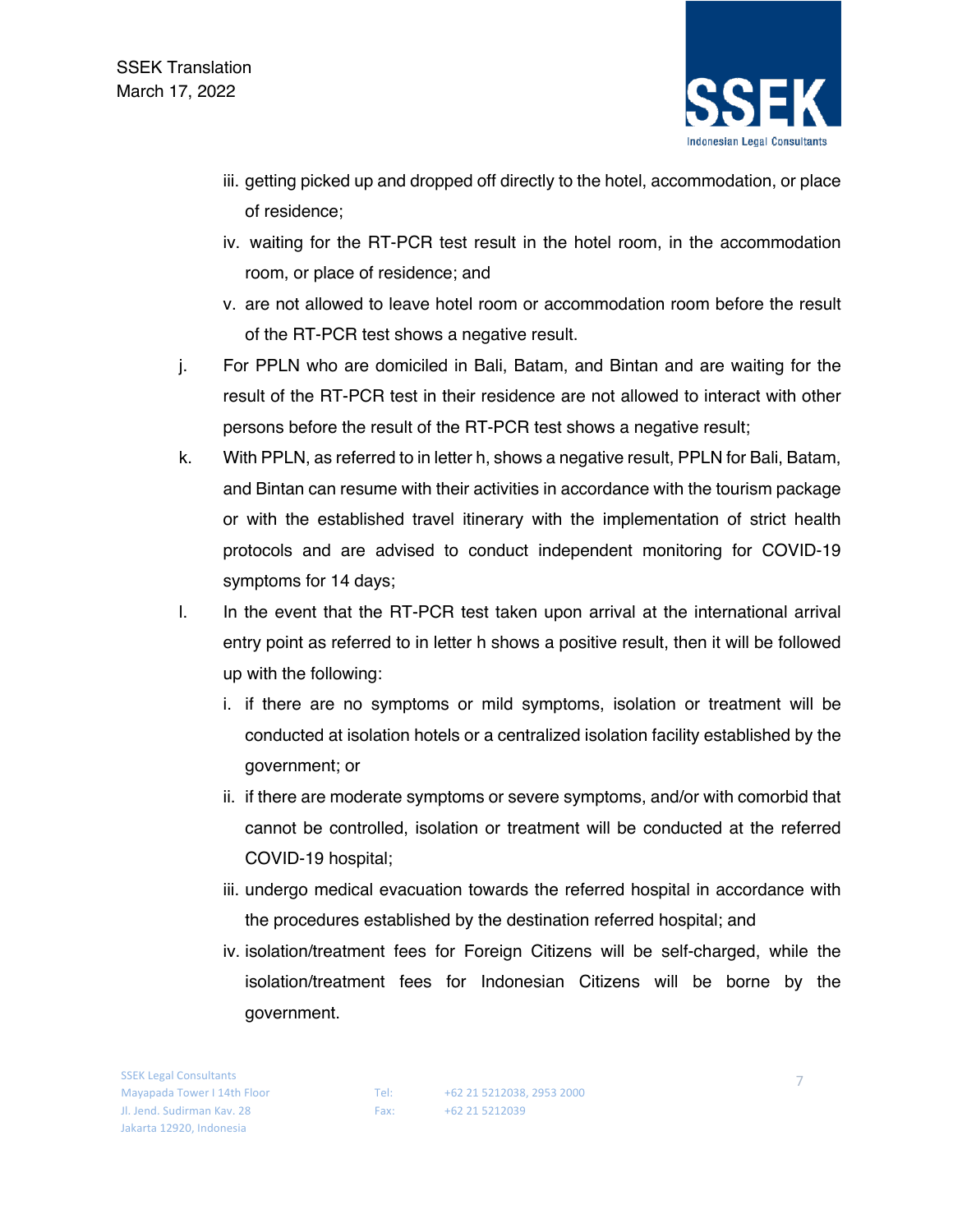**SSEK Translation** March 17, 2022



- 5. The provisions regarding the entry point for PPLN as referred to in number 1, number 2, and number 3, as well as the vaccination requirements and the RT-PCR test as referred to in number 4 will adhere and will adjust with the Circular Letter of the Task Force for Handling COVID-19 regarding Health Protocols for International Travelers during the Corona Virus Disease 2019 (COVID-19) Pandemic and/or the Decree of the Head of Task Force for Handling COVID-19 regarding Quarantine Locations and the RT-PCR Obligations for Indonesian Citizens Traveling Internationally that are applicable.
- 6. PPLN for Bali, Batam, and Bintan are required to conduct a RT-PCR test during the third day of arrival in Bali, Batam, and Bintan, and then are allowed to resume with their activities with the implementation of strict health protocols after showing a negative result.
- 7. PPLN for Bali, Batam, and Bintan are able to depart from the Bali, Batam, and Bintan regions by adhering to the following conditions/requirements:
	- a. PPLN for Bali are able to depart the Bali region after receiving a negative RT-PCR test result as referred to in number 6 and have been in Bali for a minimum of 4 (four) days;
	- b. PPLN for Batam and Bintan are able to depart from the Batam and Bintan regions after receiving a negative RT-PCR test result as referred to in number 6;
	- c. obey health protocols and requirements of international travel in the destination country/region; and/or
	- d. obey health protocols and requirements of domestic travel in the destination area/region.
- 8. The implementation of an official international-scale events in Bali, Batam, and Bintan will continue to apply the bubble system with health protocols that adapts or adheres with the provisions of the Circular Letter of COVID-19 Handling Task Force regarding the Bubble System Health Protocol during the series of the G20 Meeting Events in Indonesia during the Corona Virus Disease 2019 (COVID-19) Pandemic that applies and/or have received official approval from the Ministry/Agency in charge of the said events.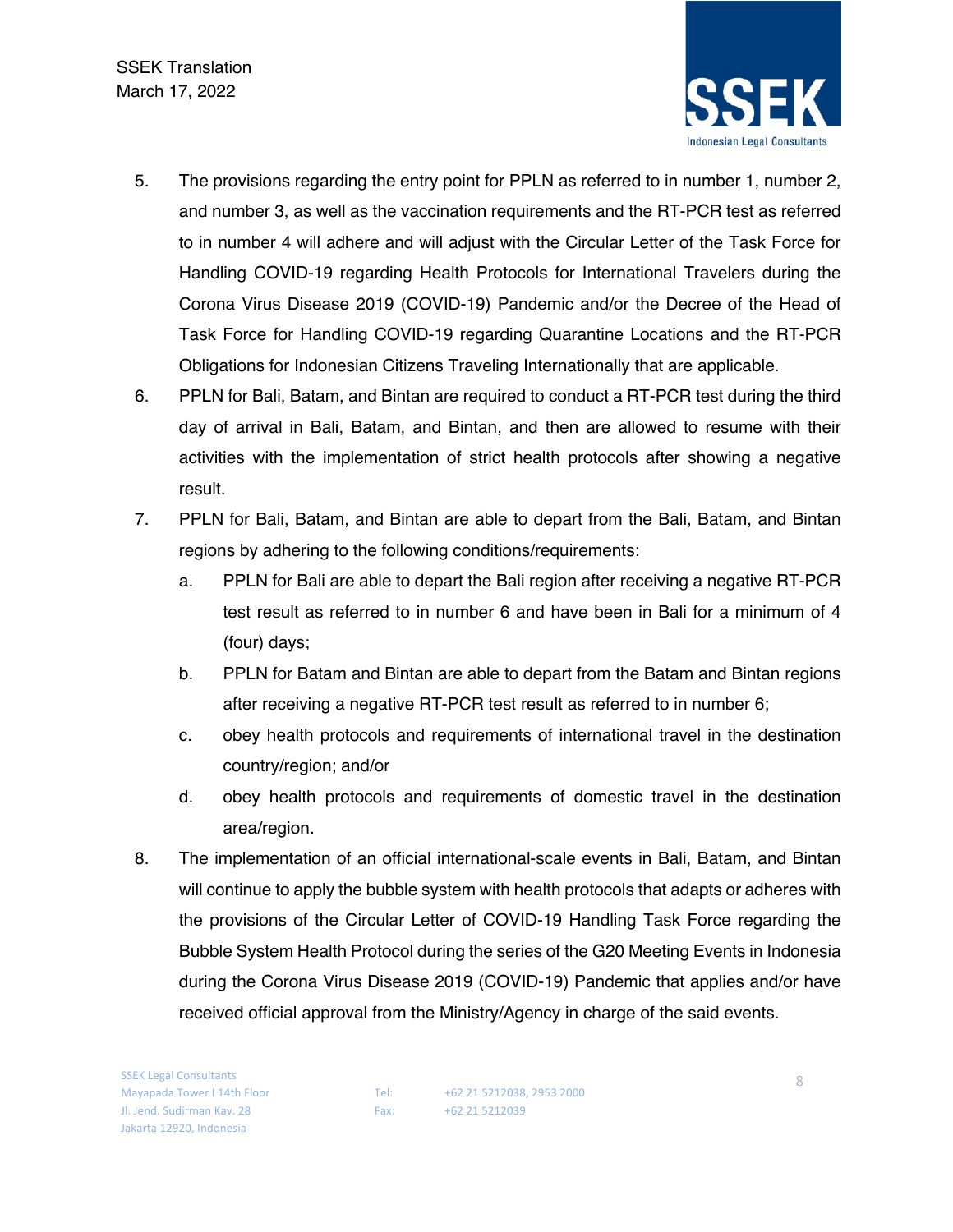

- 9. Strict health protocols as referred to in number 4 and number 6 must fulfill the following terms and conditions:
	- a. Use a 3-ply cloth mask or medical mask that covers the nose, mouth and chin;
	- b. Regularly change masks in every four hours, and dispose the waste mask at the designated space;
	- c. Regularly wash hands using water and soap or hand sanitizer, especially after touching an object that has been touched by other persons;
	- d. Maintain a minimum distance of 1,5-meter with other persons as well as avoiding crowd;
	- e. Not permitted to speak in one or two ways by telephone or directly throughout the trip using public transportation by land, rail, sea, river, lake, ferry, and air; and
	- f. Not permitted to eat and drink during the duration of a flight that is less than 2 hours, except for individuals who are obligated to take medicines for treatment which if not done can endanger the safety and health of said person.
- 10. Accommodations including hotels that are used by PPLN for Bali, Batam, and Bintan, except for PPLN who are domiciled in Bali, Batam and Bintan, are required to obtain a recommendation from the COVID-19 Handling Task Force and the Ministry of Tourism and Creative Economy, based on the recommendation from the Regional COVID-19 Handling Task Force that have satisfied the terms and conditions of the Indonesian Hotel and Restaurant Association for cleanliness, safety, and environmental sustainability (CHSE) and the Ministry in charge of health affairs for the Bali, Batam, and Bintan regions or the Provincial Office in charge of health affairs in the said region regarding the certification of COVID-19 health protocols.
- 11. Every PPLN for Bali, Batam, and Bintan are required use the *PeduliLindungi* application as a condition for international travel to enter the Indonesian territory.
- 12. Every operator of transportation mode at the entry point for international travel are required to use the *PeduliLindungi* application.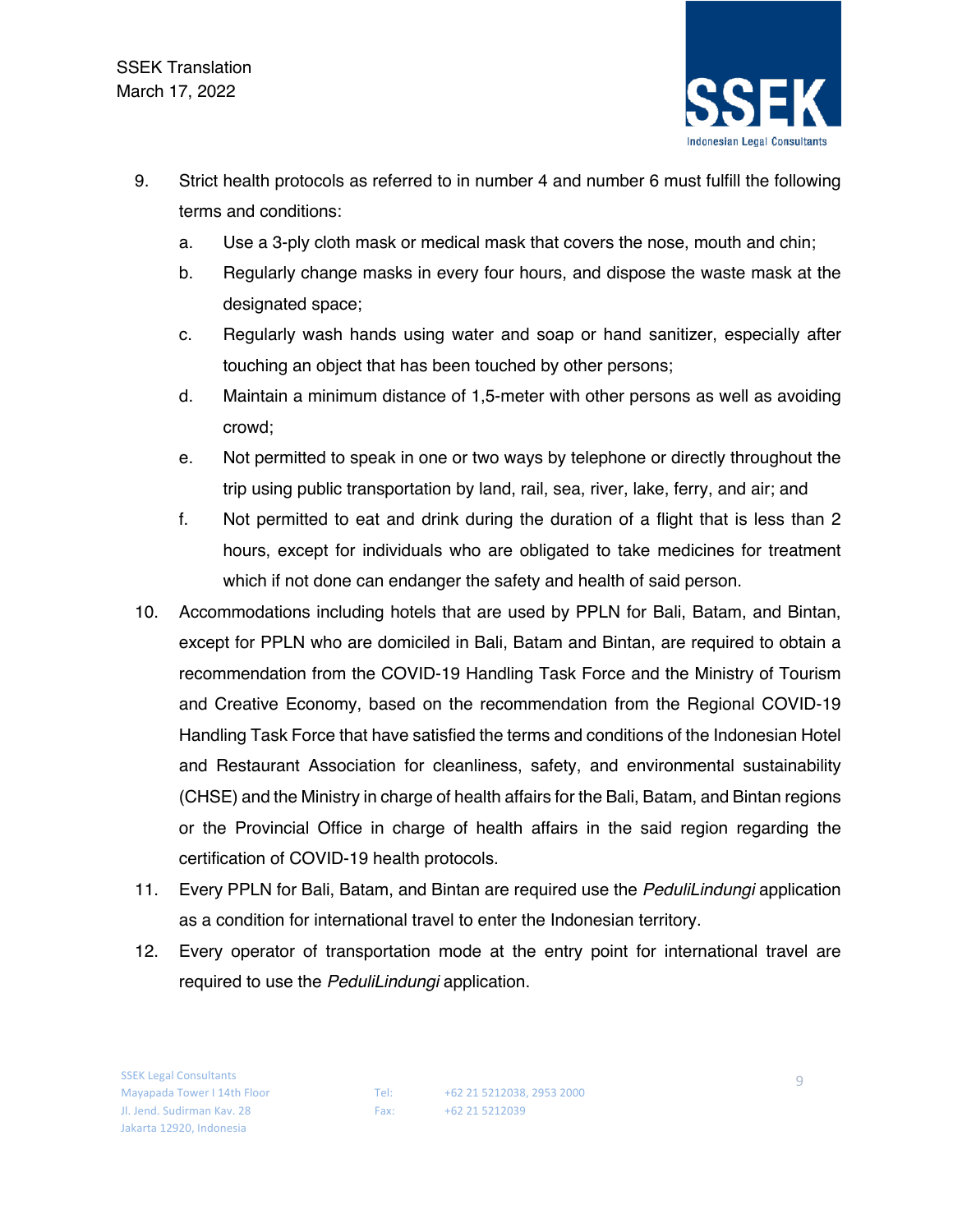

- 13. Every Port Health Office (*Kantor Kesehatan Pelabuhan* or KKP) at the international travel entry point will facilitate PPLN for Bali, Batam, and Bintan who require emergency medical service upon arrival in Indonesia in accordance with the provisions of laws and regulations.
- 14. The Ministries/Agencies/Local Governments that exercise functions related to PPLN for Bali, Batam, and Bintan will follow up on this Circular Letter by issuing legal instruments that are in-line and not in contradiction with the provisions of laws and regulations;
- 15. The legal instrument as referred to in number 14 is an inseparable part of this Circular Letter.

## **G. Monitoring, Control, and Evaluation**

- 1. The Regional COVID-19 Handling Task Force in Bali, Batam, and Bintan that is assisted by the public transportation authority shall jointly implement the control of travel of persons and safe public transportation from COVID-19 by forming an Integrated Security Post;
- 2. Authorities, management and implementation of public transportation assign supervision during the implementation of public transport operations;
- 3. Ministries/Institutions, the Indonesian National Army (*Tentara Negara Indonesia* or TNI), National Police (*Polisi Republik Indonesia* or POLRI), and Regional Government of Bali, Batam, and Bintan has the right to stop and/or conduct prohibition of travel of persons on the basis of this Circular Letter that is in-line and not in contradiction with the provisions of laws and regulations;
- 4. Ministries/Institutions, TNI, POLRI is assisted by the Airport and Seaport COVID-19 Handling Task Force c.q. Port Health Office of the International Airport and Seaport shall conduct routine supervision to ensure compliance of the implementation of health protocols and self-quarantine through telephone calls, video calls and field checks during this COVID-19 pandemic; and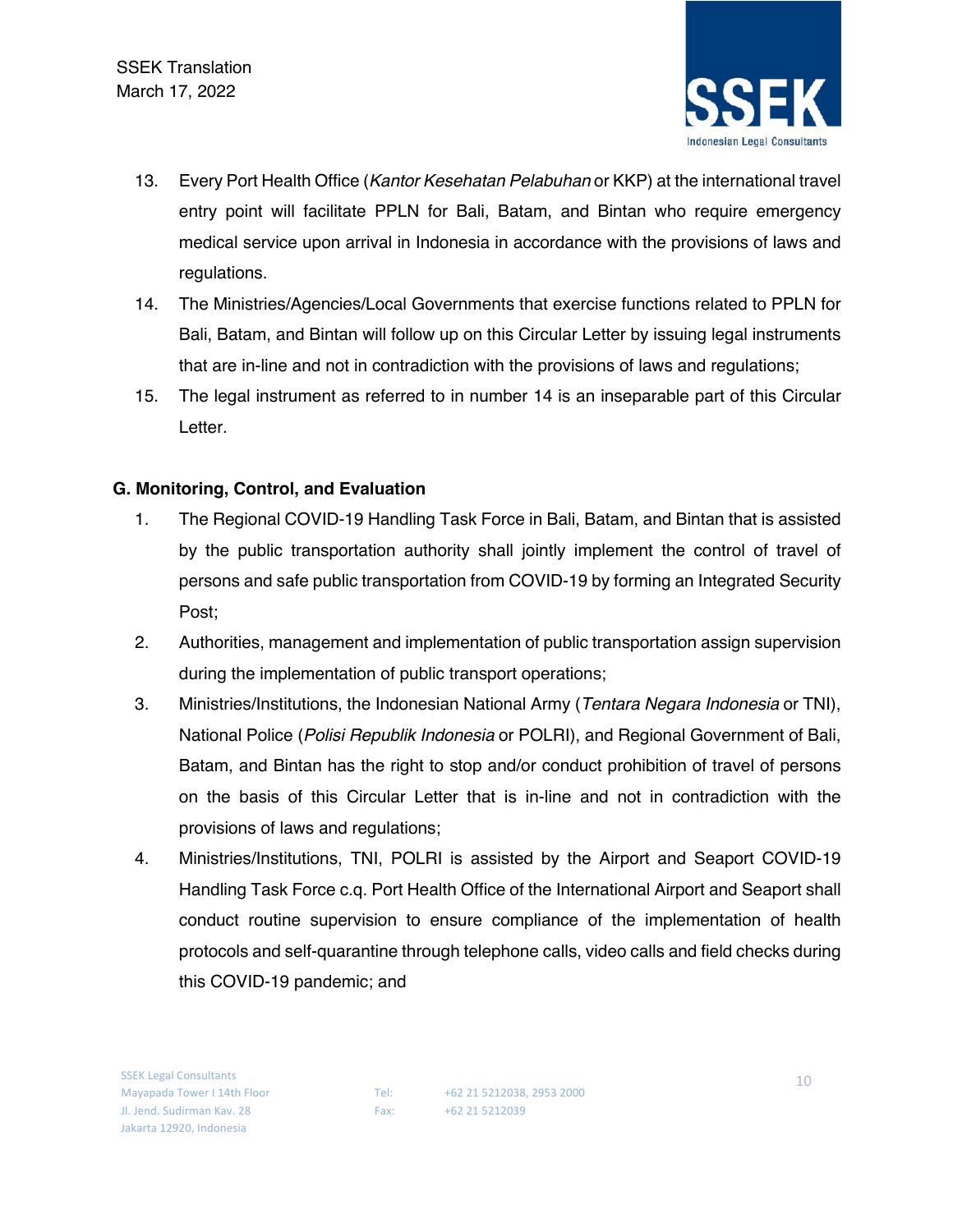

5. Authorized agencies (Ministries/Institutions, TNI, POLRI, and the Regional Government) shall conduct disciplinary COVID-19 health protocol and law enforcement in accordance with the provisions of laws and regulations.

#### **H. Closing**

- 1. This Circular Letter shall come into force on March 8, 2022 until a period that shall later be determined.
- 2. With this Circular Letter coming into force:
	- a. Circular Letter Number 8 of 2022 regarding Health Protocol Bubble System Mechanism in Bali during the Corona Virus Disease 2019 (COVID-19) Pandemic; and
	- b. Circular Letter Number 10 of 2022 regarding Health Protocol Travel Bubble Mechanism in the Batam, Bintan, and Singapore regions during the Corona Virus Disease 2019 (COVID-19) Pandemic:

are revoked and declared invalid.

This is so that it can be followed and carried out with full responsibility.

Stipulated in : Jakarta Dated : March 8, 2022 Head of the National Agency for Disaster Management as the Head of the COVID-19 Handling Task Force,

(Signed and stamped)